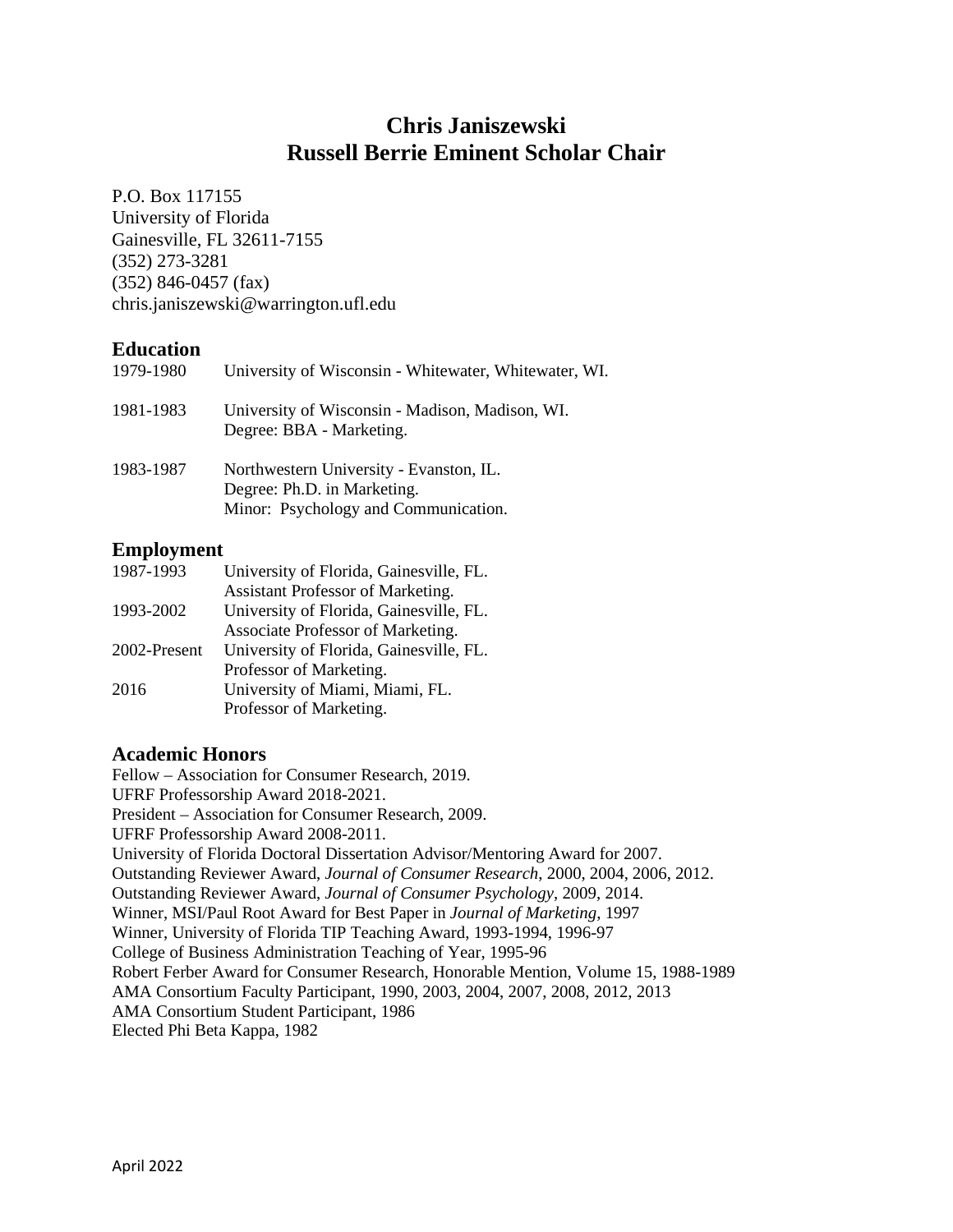#### **Research**

- A. Refereed Journal Articles
	- Roloff, Michael E., Chris A. Janiszewski, Mary Ann McGrath, Cynthia S. Burns and Lalita A. Manrai (1988), "Acquiring Resources from Intimates When Obligation Substitutes for Persuasion," *Human Communication Research*, 14 (Spring), 364- 96.
	- Janiszewski, Chris (1988), "Preconscious Processing Effects: The Independence of Attitude Formation and Conscious Thought," *Journal of Consumer Research*, 15 (September), 199-209. (**Ferber Award Honorable Mention**).
	- Allen, Chris T. and Chris Janiszewski (1989), "Assessing the Role of Contingency Awareness in Attitudinal Conditioning with Implications for Advertising Research," *Journal of Marketing Research*, 26 (February), 30-43.
	- Roloff, Michael E. and Chris A. Janiszewski (1989), "Overcoming Obstacles to Interpersonal Compliance: A Principle of Message Construction," *Human Communication Research*, 16 (Fall), 33-61.
	- Janiszewski, Chris (1990), "The Influence of Print Advertisement Organization on Affect toward a Brand Name," *Journal of Consumer Research*, 17 (June), 53-65.
	- Janiszewski, Chris (1990), "The Influence of Nonattended Material on the Processing of Advertising Claims," *Journal of Marketing Research*, 27 (August), 263-278.
	- Janiszewski, Chris and Luk Warlop (1993), "The Influence of Classical Conditioning Procedures on Subsequent Attention to the Conditioned Brand," *Journal of Consumer Research*, 20 (September), 171-189. [lead article]
	- Janiszewski, Chris (1993), "Preattentive Mere Exposure Effects," *Journal of Consumer Research*, 20 (December), 376-392.
	- Alba, Joseph, John G. Lynch, Jr., Barton Weitz, Chris Janiszewski, Richard Lutz, Alan G. Sawyer, and Stacy Wood (1997), "Interactive Home Shopping: Consumer, Retailer, and Manufacturer Incentives to Participate in Electronic Marketplaces," *Journal of Marketing*, 61 (July), 38-53. **MSI/Paul Root Award for Best Paper. 2005 Louis Stern Award for Best Paper in Channels and Distribution.**
	- Janiszewski, Chris (1998), "The Influence of Display Characteristics on Visual Exploratory Search Behavior," *Journal of Consumer Research*, 25 (December), 290-301.
	- Janiszewski, Chris and Donald R. Lichtenstein (1999), "A Range Theory Account of Price Perception," *Journal of Consumer Research*, 25 (March), 353-368.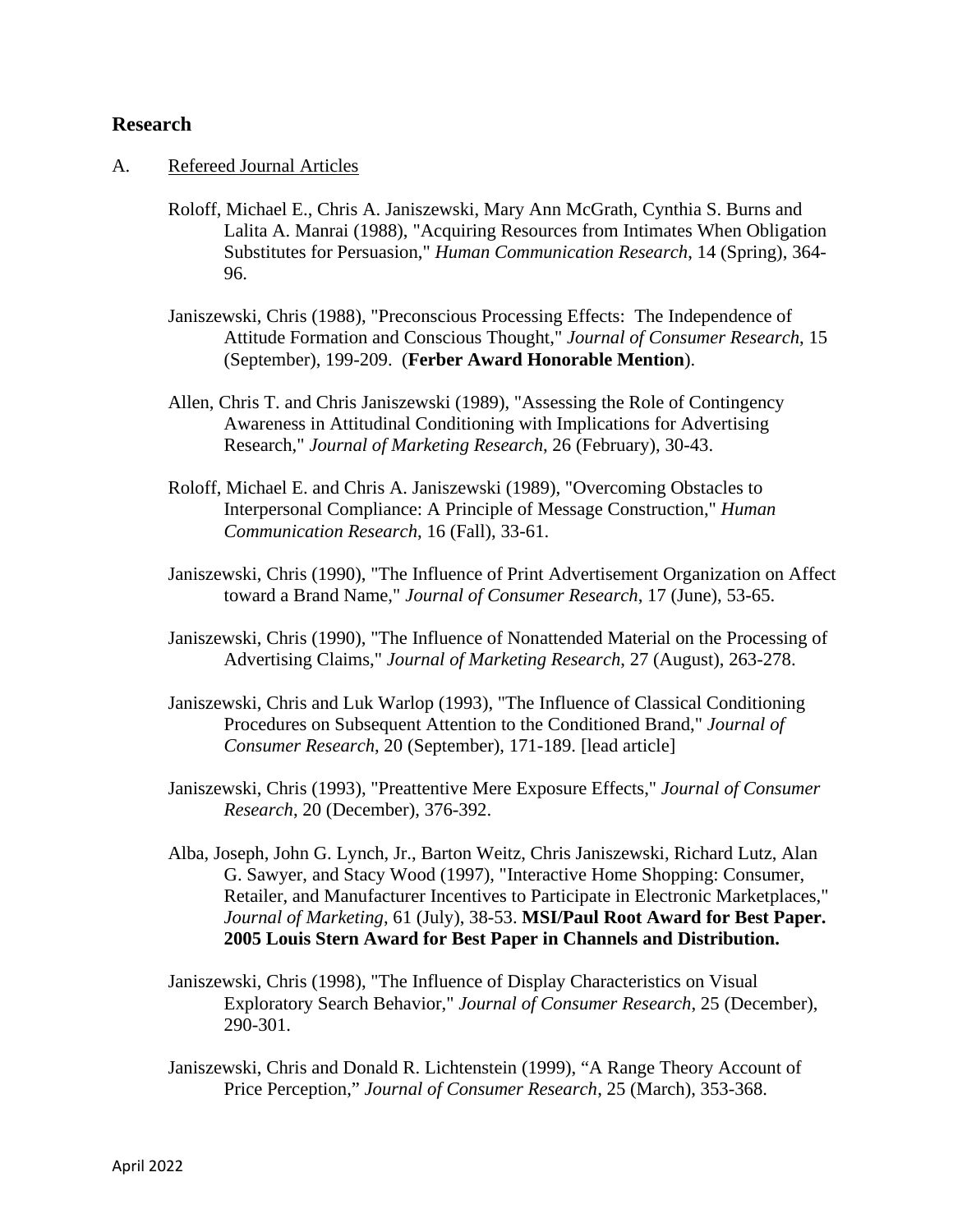- Janiszewski, Chris and Stijn M. J. van Osselaer (2000), "A Connectionist Model of Brand-Quality Associations," *Journal of Marketing Research*, 37 (August), 331- 350.
- Janiszewski, Chris and Tom Meyvis (2001), "Effects of Brand Logo Complexity, Repetition, and Spacing on Processing Fluency and Judgment," *Journal of Consumer Research*, 28 (June), 18-32.
- van Osselaer, Stijn M. J. and Chris Janiszewski (2001), "Two Ways of Learning Brand Associations," *Journal of Consumer Research*, 28 (September), 202-223. Finalist Best Paper Award.
- Meyvis, Tom and Chris Janiszewski (2002), "Consumers' Beliefs about Product Benefits: The Effect of Obviously Irrelevant Product Information," *Journal of Consumer Research,* 28 (March), 618-635.
- Janiszewski, Chris, Hayden Noel, and Alan G. Sawyer (2003), "A Meta-Analysis of the Spacing Effect in Verbal Learning: Implications for Research on Advertising Repetition and Consumer Memory," *Journal of Consumer Research,* 30 (June), 138-149.
- Chakravarti, Amitav and Chris Janiszewski (2003), "The Influence of Macro-Level Motives on Consideration Set Composition in Novel Purchase Situations," *Journal of Consumer Research*, 30 (September), 244-258.
- Janiszewski, Chris, Tim Silk, and Alan D. J. Cooke (2003), "Different Scales for Different Frames: The Role of Subjective Scales and Experience in Explaining Attribute Framing Effects," *Journal of Consumer Research*, 30 (December), 311- 325. [Lead article]
- Chakravarti, Amitav and Chris Janiszewski (2004), "The Influence of Generic Advertising on Brand Preference," *Journal of Consumer Research*, *30* (March), 487-502.
- Janiszewski, Chris and Marcus Cunha, Jr. (2004), "The Influence of Price Discount Framing on the Evaluation of a Product Bundle," *Journal of Consumer Research*, 30 (March), 534-546.
- van Osselaer, Stijn M. J., Chris Janiszewski, and Marcus Cunha, Jr. (2004), "Stimulus Generalization in Two Associative Learning Processes," *Journal of Experimental Psychology: Learning, Memory, and Cognition*, 30 (May), 626-638.
- Cooke, Alan D. J., Chris Janiszewski, Suzanne A. Nasco, Marcus Cunha, Jr. and Els De Wilde (2004), "Stimulus Context and the Formation of Consumer Ideals," *Journal of Consumer Research*, 31 (June), 112-124.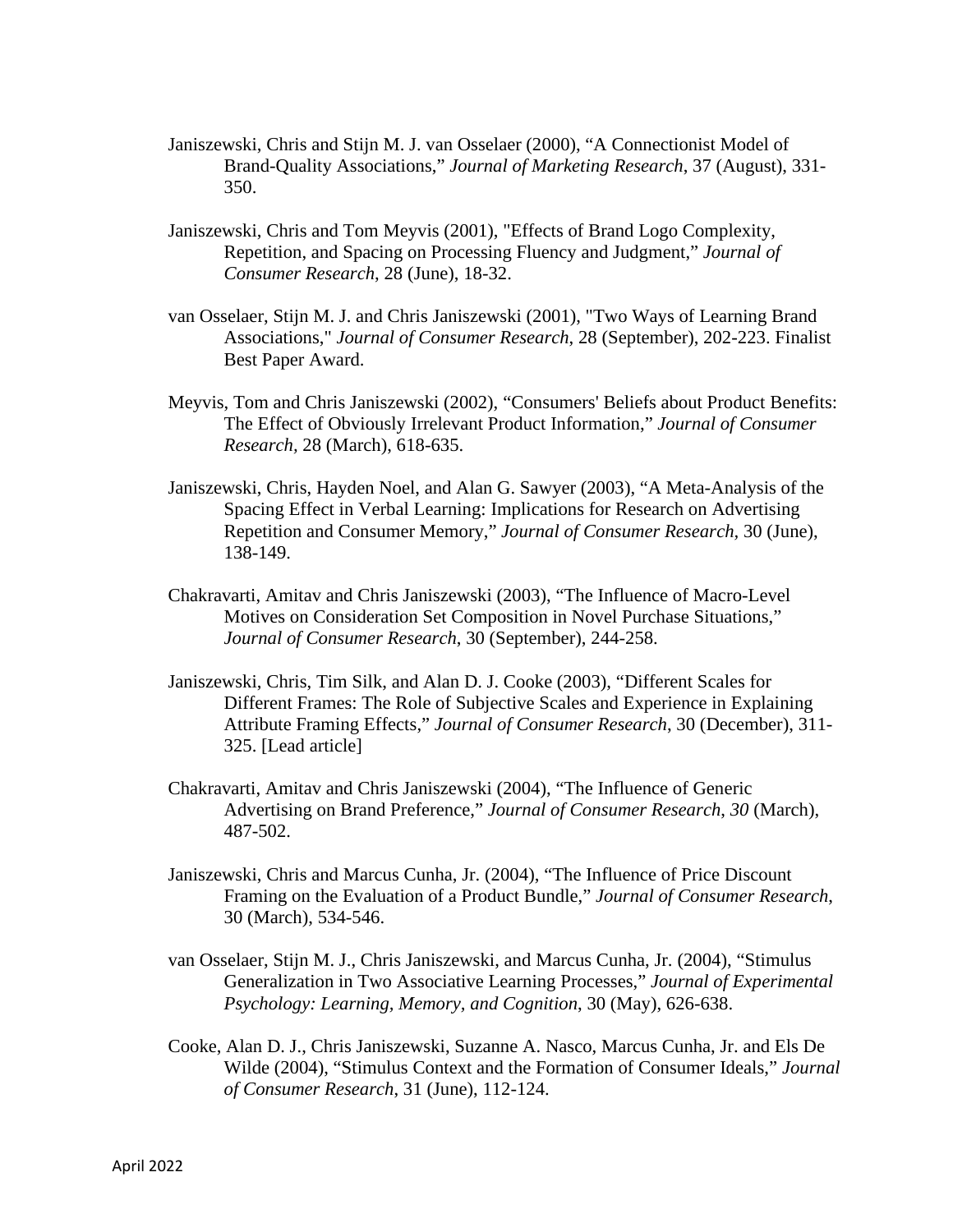- Meyvis, Tom and Chris Janiszewski (2004), "When are Broader Brands Stronger Brands? An Accessibility Perspective on the Formation of Brand Equity," *Journal of Consumer Research*, 31 (September), 346-357.
- Holzwarth, Martin, Chris Janiszewski, and Marcus M. Neumann (2006), "The Influence of Avatars on Online Consumer Shopping Behavior," *Journal of Marketing*, 70 (October), 19-36.
- Chakravarti, Amitav, Chris Janiszewski, and Gülden Ülkümen (2006), "The Neglect of Prescreening Information in a Two-Stage Decision Process," *Journal of Marketing Research*, 43 (November), 642-653.
- Janiszewski, Chris and Elise Chandon (2007), "Transfer Appropriate Processing, Response Fluency, and the Mere Measurement Effect," *Journal of Marketing Research*, 43 (May), 309-323.
- Janiszewski, Chris and Dan Uy (2008), "Anchor Precision Influences the Amount of Adjustment," *Psychological Science*, 19 (February), 121-127.
- Cunha, Marcus, Jr., Chris Janiszewski, and Juliano Laran (2008), "Protection of Prior Learning in Complex Consumer Learning Environments," *Journal of Consumer Research*, 34 (April), 850-864.
- Janiszewski, Chris, Donald R. Lichtenstein, and Julia Belyavsky (2008), "Judgments about Judgments: The Dissociation of Consideration Price and Willingness to Purchase Judgments," *Journal of Experimental Psychology: Applied*, 14 (June), 151-164.
- De Wilde, Els, Alan D. J. Cooke, and Chris Janiszewski (2008), "Attentional Contrast during Sequential Judgments: An Examination of the Number-of-Levels Effect," *Journal of Marketing Research*, 45 (August), 437-449.
- Laran, Juliano, Chris Janiszewski, and Marcus Cunha, Jr. (2008), "Context-Dependent Effects of Goal Primes," *Journal of Consumer Research*, 34 (December), 653- 667.
- Chandon, Elise and Chris Janiszewski (2009), "The Influence of Causal Conditional Reasoning on the Acceptance of Product Claims," *Journal of Consumer Research*, 35 (April), 1003-1011.
- Laran, Juliano and Chris Janiszewski (2009), "Behavioral Consistency and Inconsistency in the Resolution of Goal Conflict," *Journal of Consumer Research,* 35 (April), 667-684.
- Sweldens, Steven, Stijn M. J. van Osselaer, and Chris Janiszewski (2010), "Evaluative Conditioning Procedures and the Resilience of Conditioned Brand Attitudes,"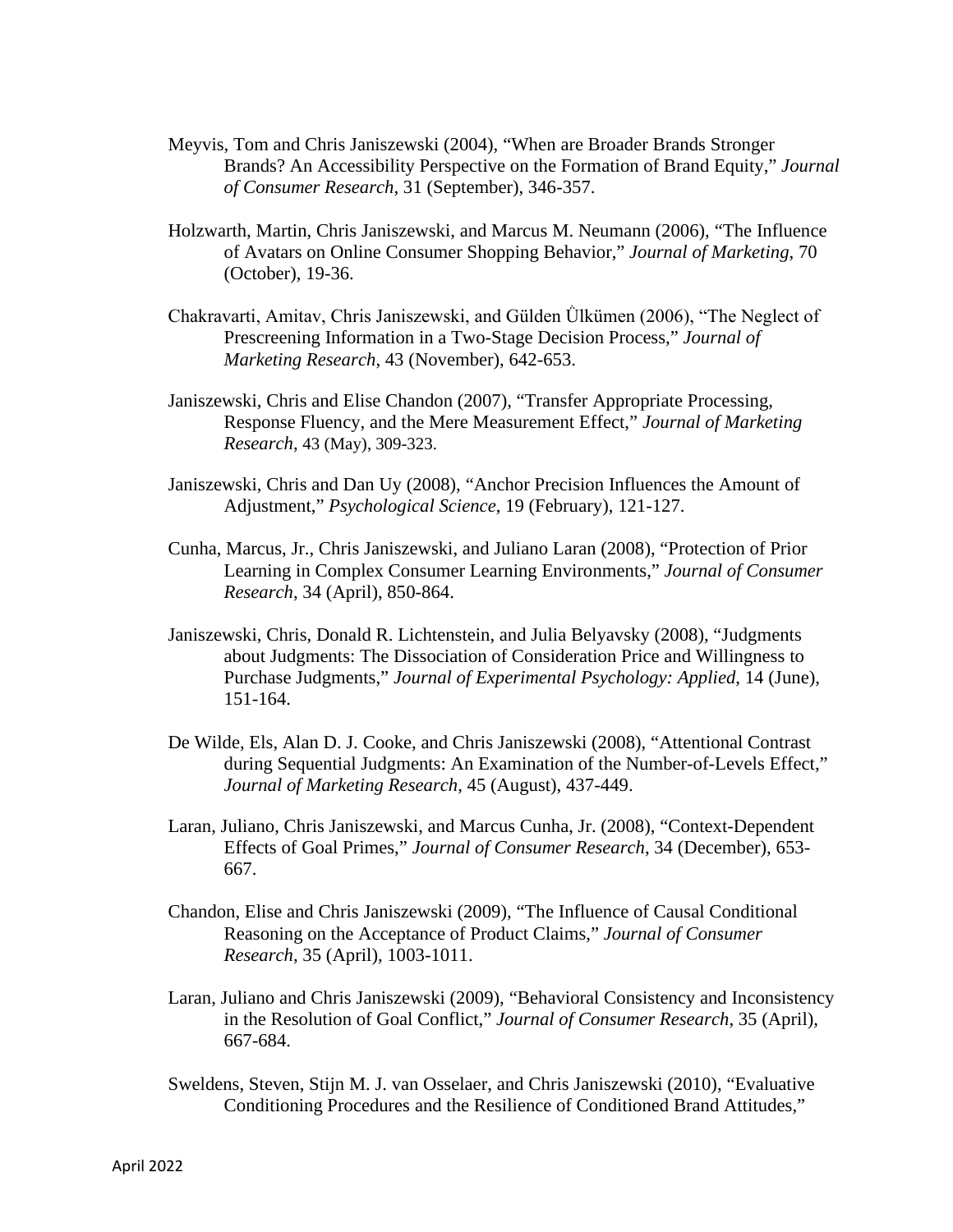*Journal of Consumer Research*, 37 (October), 473-489.

- Bayuk, Julia Belyavsky, Chris Janiszewski, and Robyn A. LeBoeuf (2010), "Letting Good Opportunities Pass Us By: Examining the Role of Mindset in Goal Pursuit," *Journal of Consumer Research*, 37 (December), 570-583.
- King, Dan and Chris Janiszewski (2011), "The Sources and Consequences of the Fluent Processing of Numbers," *Journal of Marketing Research*, 48 (April), 327-341.
- Laran, Juliano and Chris Janiszewski (2011), "Work or Fun? How Task Construal and Completion Influence Regulatory Behavior," *Journal of Consumer Research*, 37 (April), 967-983.
- King, Dan and Chris Janiszewski (2011), "Affect-Gating," *Journal of Consumer Research*, 38 (December), 697-711.
- Mohr, Gina S., Donald R. Lichtenstein, and Chris Janiszewski (2012), "The Effect of Marketer-Suggested Serving Size on Consumer Responses: The Unintended Consequences of Consumer Attention to Calorie Information," *Journal of Marketing*, 76 (January), 59-75.
- van Osselaer, Stijn M. J. and Chris Janiszewski (2012), "A Goal-Based Model of Product Evaluation and Choice," *Journal of Consumer Research*, 39 (August), 260-292.
- Clarkson, Joshua A., Chris Janiszewski, and Melissa D. Cinelli (2013), "The Desire for Consumption Knowledge," *Journal of Consumer Research*, 39 (April), 1313- 1329.
- Janiszewski, Chris, Andrew Kuo, and Nader T. Tavassoli (2013), "The Influence of Selective Attention and Inattention to Products on Subsequent Choice," *Journal of Consumer Research*, 39 (April), 1258-1274.
- Buechel, Eva C. and Chris Janiszewski (2014), "A Lot of Work or a Work of Art: How the Structure of a Customized Assembly Task Determines the Utility Derived from Assembly Effort," *Journal of Consumer Research*, 40 (February), 960-972.
- Kan, Christina, Donald R. Lichtenstein, Susan Jung Grant, and Chris Janiszewski (2014), "Strengthening the Influence of Advertised Reference Prices through Information Priming," *Journal of Consumer Research*, 40 (April), 1078-1096.
- Salerno, Anthony, Juliano Laran, and Chris Janiszewski (2014), "Hedonic Eating Goals and Emotion: When Sadness Decreases the Desire to Indulge," *Journal of Consumer Research*, 41 (June), 135-151.
- Festjens, Anouk and Chris Janiszewski (2015), "The Value of Time," *Journal of Consumer Research*, 42 (August), 178-195.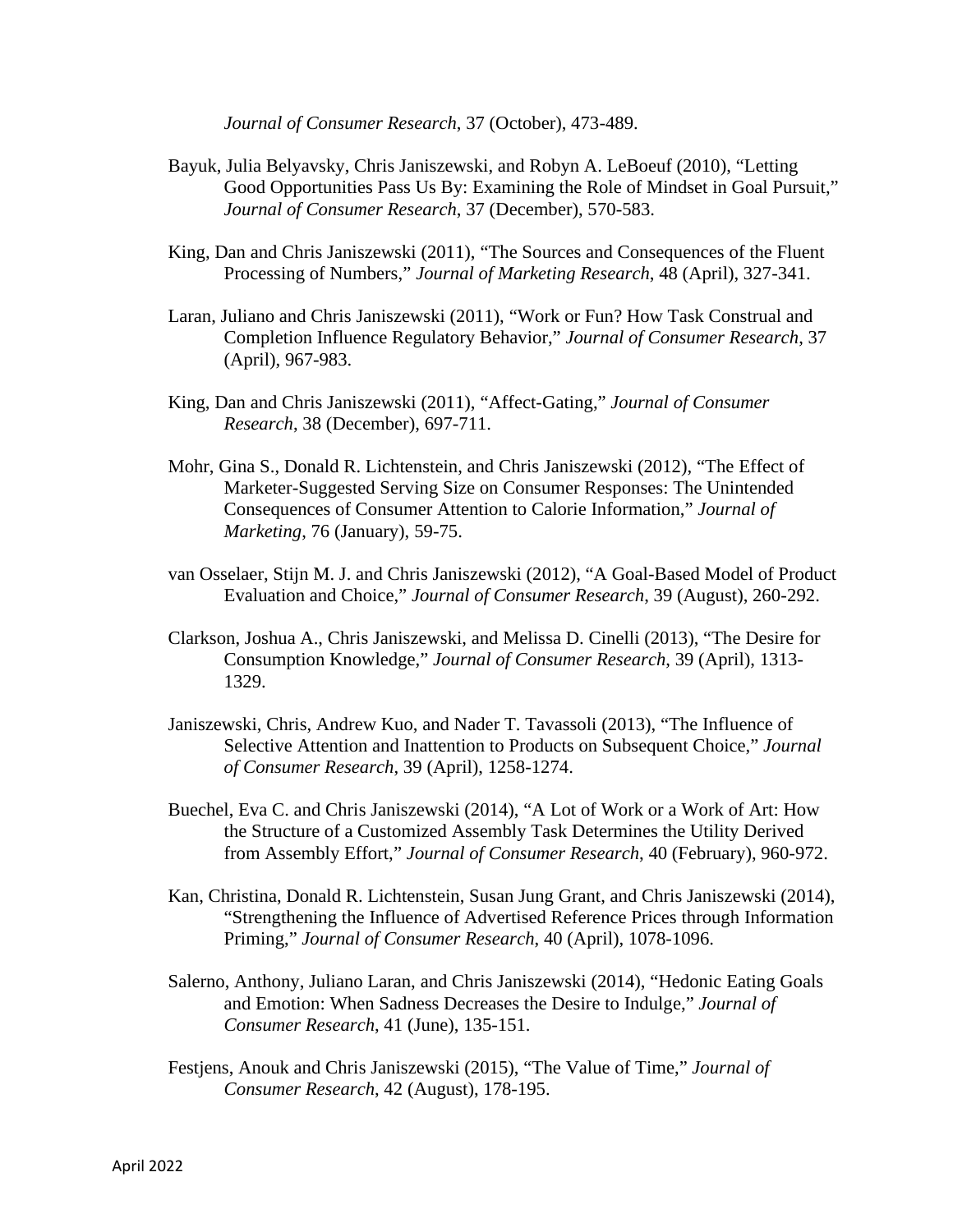- Salerno, Anthony, Juliano Laran, and Chris Janiszewski (2015), "Pride and Regulatory Behavior: The Influence of Appraisal Information and Self-Regulatory Goals," *Journal of Consumer Research*, 42 (October), 499-514.
- Laran, Juliano, Chris Janiszewski, and Anthony Salerno (2016), "Exploring Differences between Conscious and Unconscious Goal Pursuit," *Journal of Marketing Research*, 53 (June), 442-458.
- Crolic, Cammy and Chris Janiszewski (2016), "Hedonic Escalation: When Food Just Tastes Better and Better," *Journal of Consumer Research*, 43 (October), 388-406.
- Kaiser, Ulrike, Martin Schreier, and Chris Janiszewski (2017), "Customization Can Improve Your Performance: The Motivational Consequences of Self-Expressive Product Customization," *Journal of Marketing Research*, 54 (October), 816-831.
- Laran, Juliano, Chris Janiszewski, and Anthony Salerno (2019), "Nonconscious Nudges: Encouraging Sustained Goal Pursuit," *Journal of Consumer Research*, 46 (August), 307-329.
- Salerno, Anthony, Juliano Laran, and Chris Janiszewski (2019), "The Bad Can Be Good: When Benign and Malicious Envy Motivate Goal Pursuit*,*" *Journal of Consumer Research*, 46 (August), 388-405.
- Mormann, Milica, Tom Griffiths, Chris Janiszewski, J. Edward Russo, Anocha Aribarg, Nathaniel J. S. Ashby, Rajesh Bagchi, Sudeep Bhatia, Aleksandra Kovacheva, Martin Meissner, and Kellen J. Mrkva (2020), "Time to Pay Attention to Attention: Using Attention-Based Process Traces to Better Understand Consumer Decision-Making," *Marketing Letters*, 31, 281-292.
- Affonso, Felipe, Chris Janiszewski, and James Bettman (2021), "Boundaries of Constructive Choice: On the Accessibility of Maximize Accuracy and Minimize Effort Goals," *Journal of Consumer Psychology*, 4(1), 217-239.
- Janiszewski, Chris and Stijn M. J. van Osselaer (2021), "The Benefits of Candidly Reporting Consumer Research," *Journal of Consumer Psychology*, 31(4), 633- 646.
- Wang, Xiang, Chris Janiszewski, Yanmei Zheng, Juliano Laran, and Eric Jang (2021), "Deriving Mental Energy from Task Completion," *Frontiers in Psychology*, 20 (August 2021) | https://doi.org/10.3389/fpsyg.2021.717414.
- Nowlan, Luke, Benjamin Borenstein, Carter Morgan, Minzhu Xu, and Chris Janiszewski (2022), "Linking Thought and Behavior: Evidence for Process – Mode of Expression Congruence Effects," *Journal of Consumer Psychology*, 22 (January), 87-96.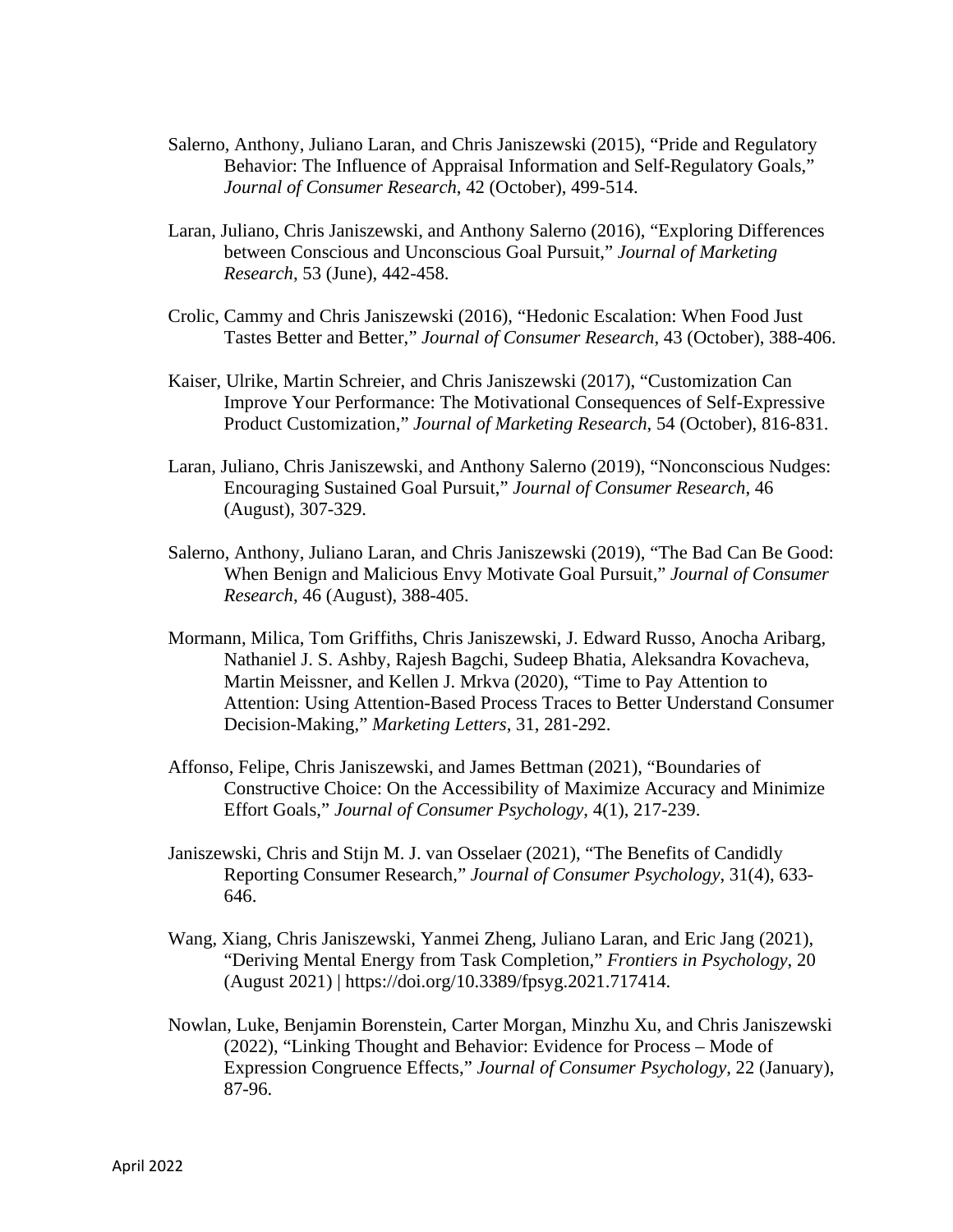Palcu, Johanna, Martin Schreier, and Chris Janiszewski (2022), "Facial Mask Personalization Encourages Facial Mask Wearing in Times of COVID-19," *Scientific Reports*, 12 (1): 3302. doi: 10.1038/s41598-022-07231-2.

#### B. Working Papers / Papers in the Review Process

Irreducibility of Sensory Experiences: Dual Representations Lead to Dual Context Effects (with Yanmei Zhang and Alan Cooke), *Journal of Experimental Psychology: General*, revising for 4<sup>th</sup> round.

The Downside of Extending Short-term Incentive Programs (with Yuanyuan Li and Yuanyuan Liu). Invited revision at *Journal of Consumer Research*.

The Structure of a Product, Retail Environment, and Brand Logo Can Affect Judgments of Value (with Felipe Affonso). Invited revision at *Journal of Marketing*.

The Negative and Positive Consequences of Placing Products Next to Promoted Products (with Christina Kan, Donald Lichtenstein, and Lucy Liu). Revise and resubmit, *Journal of Marketing*.

The Emergent Behavior Model: A Behaviorist Perspective (with Juliano Laran). *Frontiers in Psychology: Neuropsychology*.

Nudging Consumers toward Better Food Management: Using Combined Date Labels to Reduce Food Waste (with Jay Kim and H. S. Jin).

I Didn't Win! An Overlooked Downside of Crowdsourcing? (with Tatiana Karpukhina and Martin Schreier).

The Benefits of Brand Image Divergence (with Claudio Alvarez, Remi Trudel, and Susan Fournier).

#### C. Invited Papers

Janiszewski, Chris and Stijn M. J. van Osselaer (2005), "Behavior Activation is Not Enough," *Journal of Consumer Psychology*, 15 (June), 218-224.

- van Osselaer, Stijn M.J., Suresh Ramanathan, Margaret C Campbell, Joel B. Cohen, Jeannette K. Dale, Paul M. Herr, Chris Janiszewski, Arie W. Kruglanski, Angela Y. Lee, Stephen J. Read, J. Edward Russo, Nadar T. Tavassoli (2005), "Choice Based on Goals," *Marketing Letters*, 16 (December), 335-346.
- Carlson, Kurt A., Chris Janiszewski, Ralph L. Keeney, David H. Krantz, Howard C. Kunreuther, Mary Frances Luce, J. Edward Russo, Stijn M. J. van Osselaer and Detlof von Winterfeldt (2008), "A Theoretical Framework for Goal-based Choice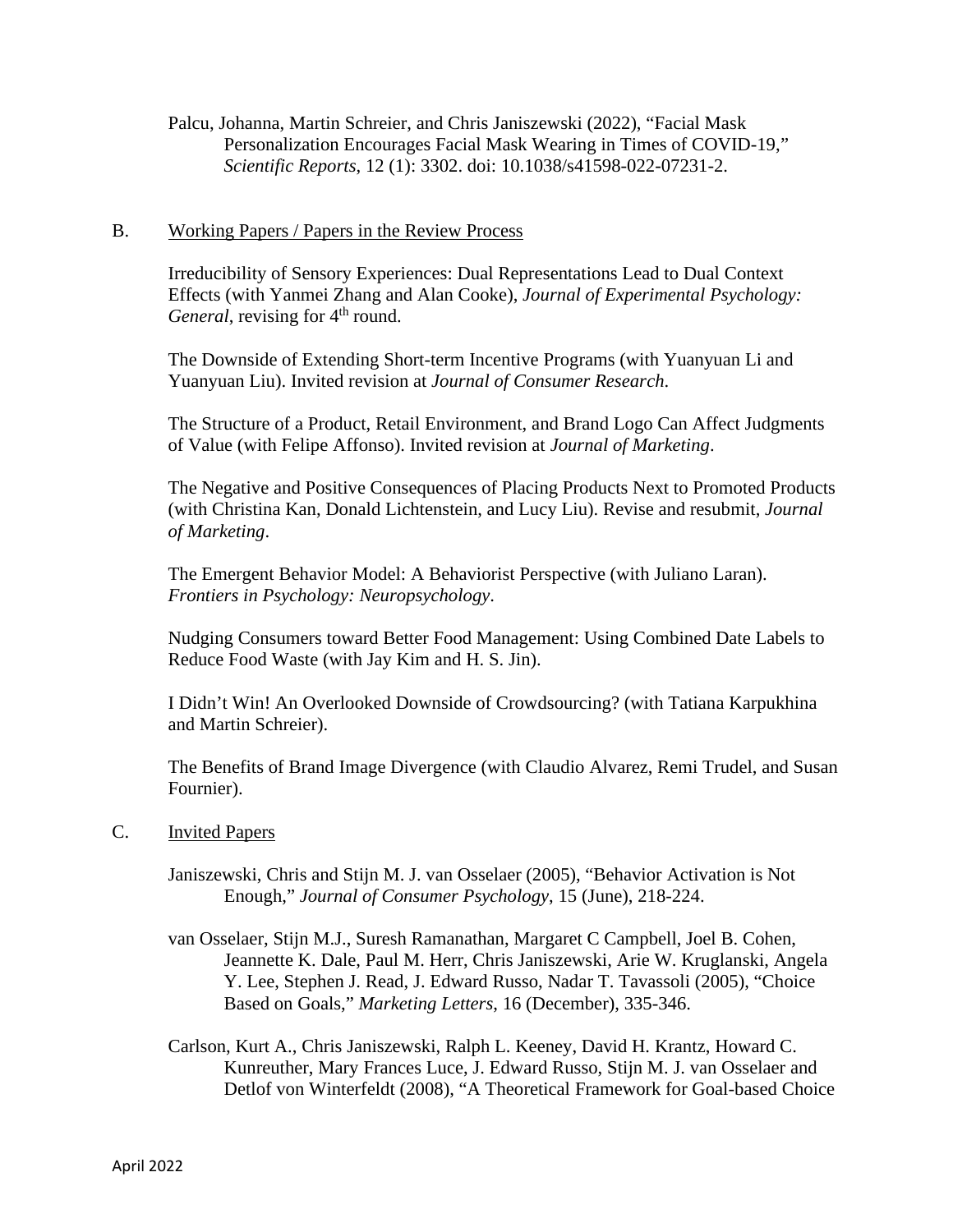and for Prescriptive Analysis," *Marketing Letters*, 19 (December), 241-254.

- Janiszewski, Chris and Robert S. Wyer Jr. (2014), "Content and Process Priming: A Review," *Journal of Consumer Psychology*, 24 (1), 96-118.
- Janiszewski, Chris, Aparna A Labroo, and Derek D. Rucker (2016), "A Tutorial in Consumer Research: Knowledge Creation and Knowledge Appreciation in Deductive-Conceptual Consumer Research," *Journal of Consumer Research*, 43 (August), 200-209.
- Janiszewski, Chris (2020), "Puzzles: Anticipating the Consequences of a Paradigm Shift in Consumer Research," Association for Consumer Research Presidential Address, forthcoming, Proceedings of the Association for Consumer Research.
- Janiszewski, Chris and Stijn M. J. van Osselaer (2022), "Abductive Theory Construction," *Journal of Consumer Psychology*, 32 (January), 175-193.

#### D. Book Chapters

- Janiszewski, Chris (2007), "Rethinking Visual Communication Research: Updating Old Constructs and Considering New Metaphors," in *Integrated Marketing Communication*, eds. Rik Pieters and Michel Wedel, New York, NY: Taylor and Francis Group, 277-294.
- Janiszewski, Chris (2008), "Goal-directed Perception," in *Handbook of Consumer Psychology*, eds. Curtis P. Haugtvedt, Paul M. Herr, Frank R. Kardes, New York, NY: Taylor and Francis Group, 393-418.
- Janiszewski, Chris (2010), "Too Many Views to Capture: Reference Set Effects in Human Judgment," in *Perspectives on Framing*, ed. Gideon Keren, New York, NY: Taylor and Francis Group.
- Van Osselaer, Stijn and Chris Janiszewski (2022), "A Recipe for Honest Consumer Research," in *Handbook of Consumer Psychology 2*, eds. Stephen Spiller.

#### E. Conference Presentations

- Allen, Chris T. and Chris Janiszewski (1986), "Bridging the Chasm between the Classical Conditioning and Consumer Research Tradition: On the Need for an Awareness Construct," Association for Consumer Research, Toronto.
- Janiszewski, Chris (1989), "The Influence of Print Advertisement Organization on Preference for a Brand Name," Association for Consumer Research, New Orleans, LA.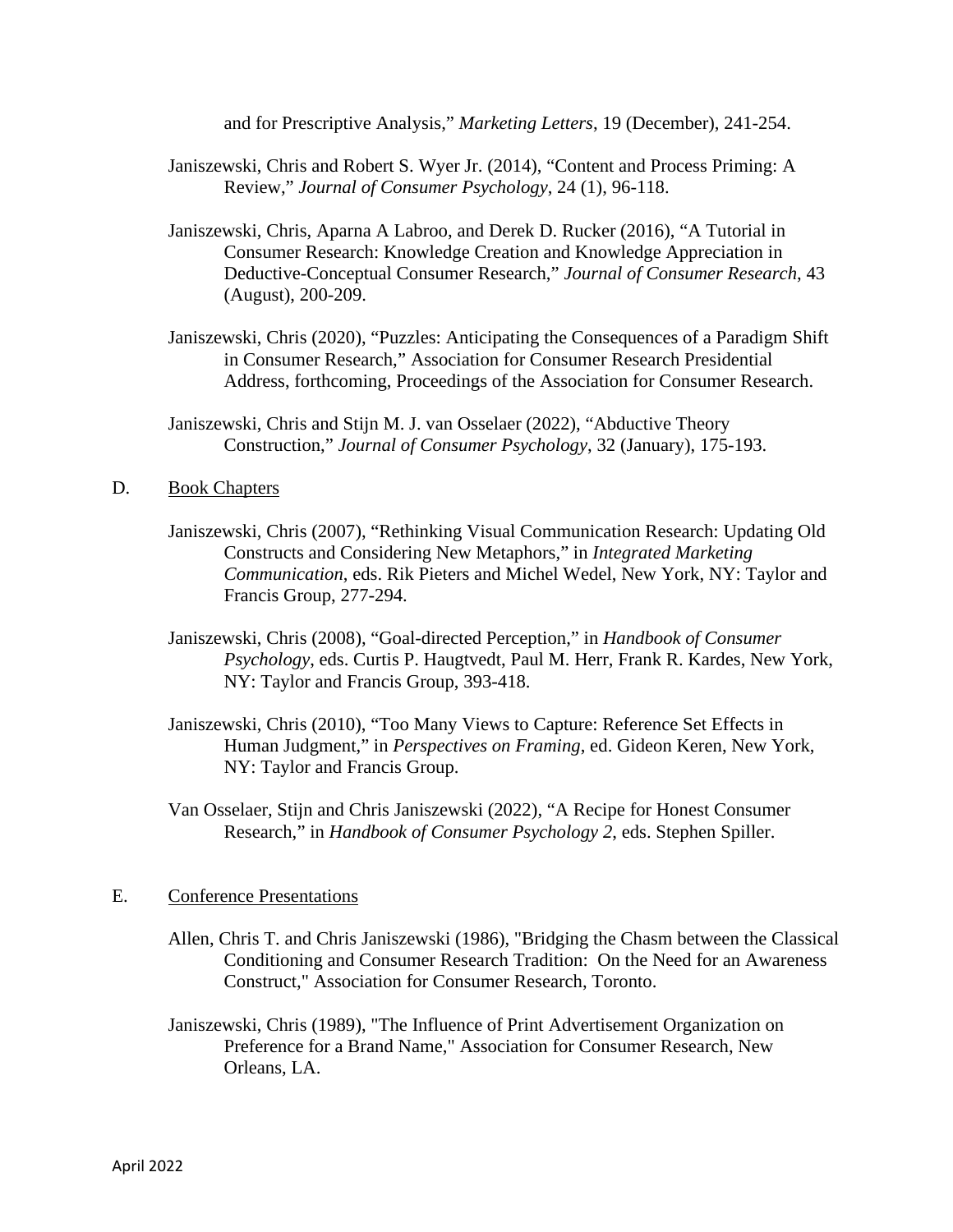- Janiszewski, Chris (1991), "An Eye is Better than an Eye," Association for Consumer Research, Chicago, IL.
- Janiszewski, Chris (1993), "Using Information Display to Sustain Attention: Encouraging Consumers to Look Longer," Association for Consumer Research, Nashville. TN.
- Janiszewski, Chris (2000), "Two Ways of Learning Brand Associations." November 9, SMA, Orlando, FL.
- Janiszewski, Chris (2001), "The Influence of Discount Framing on the Evaluation of a Product Bundle." 4<sup>th</sup> International Research Seminar on Marketing Communications and Consumer Behavior, June 8, La Londe, France.
- Janiszewski, Chris (2003), "Metaphors in Consumer Research" AMA Doctoral Consortium, June 28, Minneapolis, MN.
- Janiszewski, Chris and Tom Meyvis (2003), "When are Broader Brands Stronger Brands? An Accessibility Perspective on the Formation of Brand Equity," Marketing Science Institute Conference on Branding, December 5, 2003.
- Janiszewski, Chris (2004), "Processing Fluency and Consumer Behavior" AMA Doctoral Consortium, June 18, College Station, TX.
- Janiszewski, Chris, Donald Lichtenstein, and Julia Belyavsky (2004), "The Influence of Advertised Reference Prices on Negotiated-Price Judgments" Association for Consumer Research, October 8, Portland, OR.
- Chakravarti, Amitav, Chris Janiszewski and Gülden Ǜlkümen (2004), "Preference Reversals Induced by Screening: The Biasing Effects of a Two-Stage Decision Process," Association for Consumer Research, October 9, Portland, OR.
- Chandon, Elise and Chris Janiszewski (2005), "Response Fluency and the Mere Measurement Effect," Society for Consumer Psychology, February 26, St, Petersberg, FL.
- Janiszewski, Chris and Dan King (2009), "The Sources and Consequences of the Fluent Processing of Numbers," October 23, Pittsburg, PA.

#### F. Colloquia / Symposia

UCLA Mini-Symposium on Advertising, April 1991. University of Colorado, February 1993. University of Minnesota, May 1993. Ohio State University, May 1993. University of Michigan, February 1996.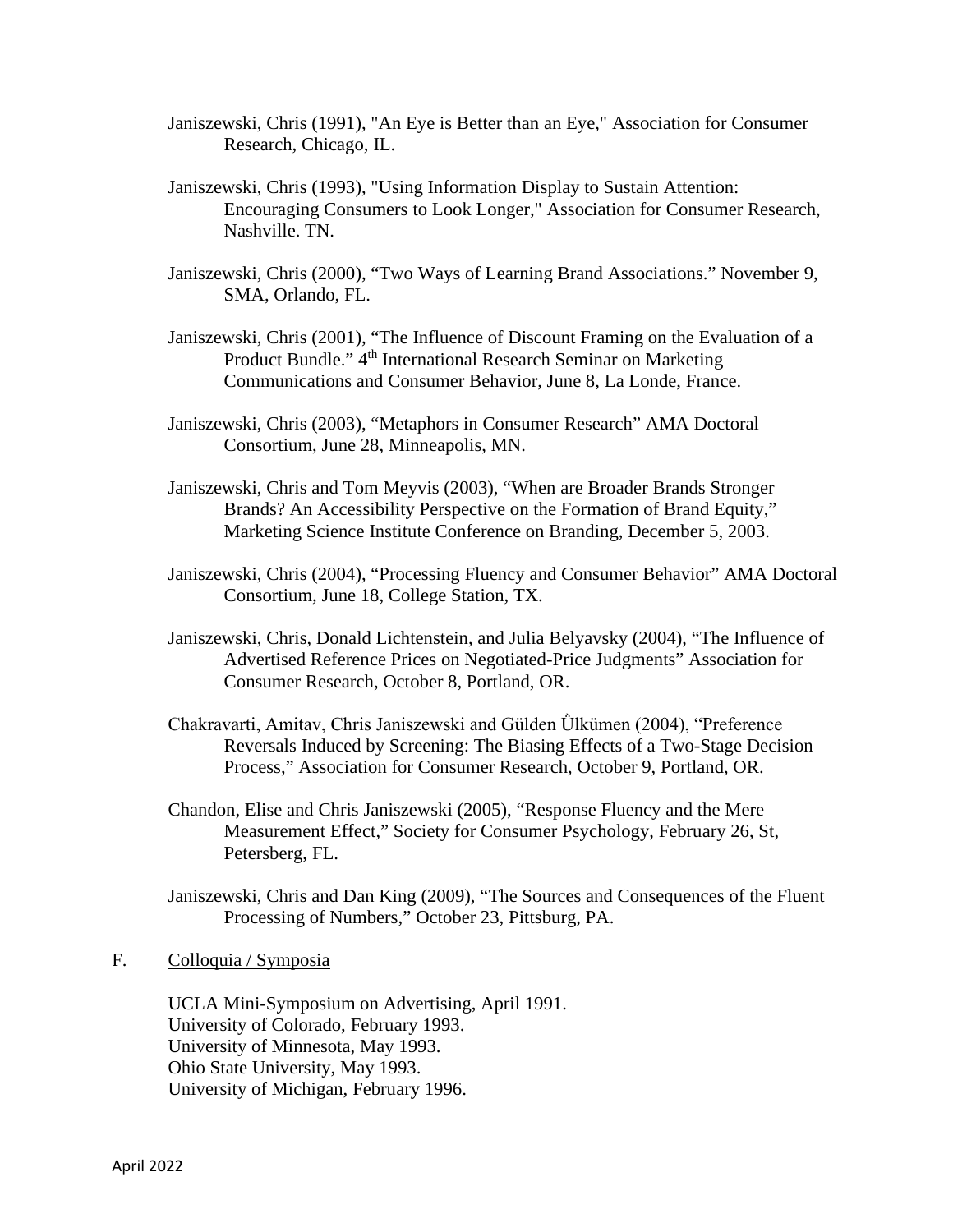Catholic University – Leuven, July 1996. University of South Carolina, April 1997. University of Kentucky, January 2000. Vanderbilt University, February 2001. University of Maryland, March 2001. University of Minnesota, March 2001. University of Chicago, February 2002. Ohio State University, March 2002. Columbia University, March 2002. University of Washington, May 2002. Tulane University, September 2002. Dartmouth University, October 2002. Cornell University, October 2002. Tilburg University, May 2003. Northwestern University, September 2003. Wharton, October 2003. Baruch University, February 2004. New York University, May 2004. National University of Singapore, January 2005. INSEAD, January 2005. HKUST, February 2005. Duke, March 2005. University of Colorado, April 2005. UC Berkeley, April 2005. University of Michigan, February 2006. New York University, April 2006 Georgetown University, April 2007 University of Alberta, May 2007 University of Arizona, February 2008 Koc University, April 2008 Pennsylvania State University, April 2008 University of Pittsburgh, January 2009 University of Miami, March, 2009 University of South Carolina, April, 2010 University of Chicago, April, 2010 Northwestern University, April, 2010 University of Illinois, April, 2010 Carnegie Mellon University, April, 2010 Stockholm School of Economics, June, 2010 INSEAD, June, 2010 Virginia Tech University, October, 2010 Catholic University – Leuven, December, 2010 London Business School, December, 2010 Washington State University, April, 2012 Chinese University of Hong Kong, May, 2012 HEC – Paris, August, 2012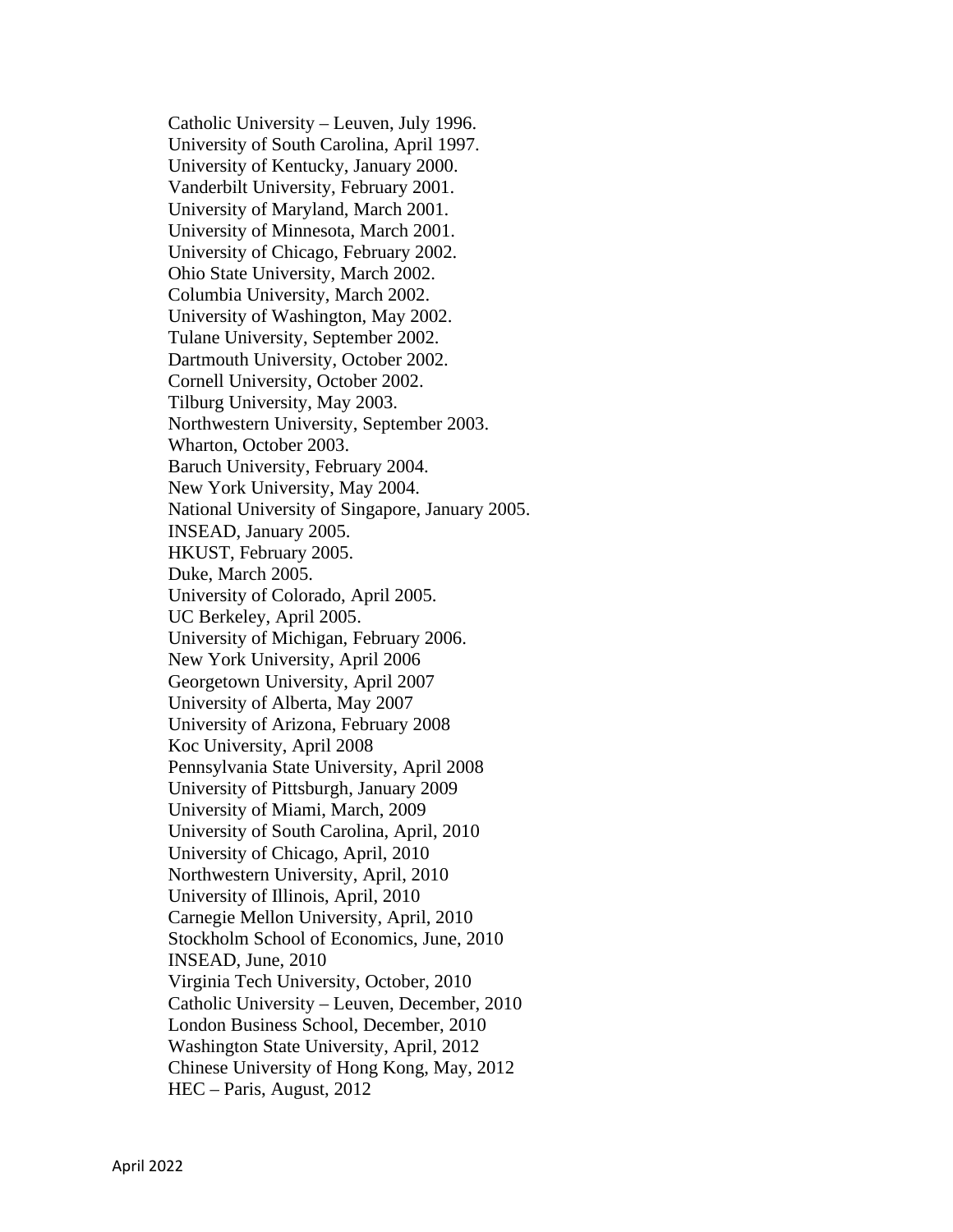Vienna University of Economics and Business, December, 2012 Columbia University, April 2013 San Diego State, April 2013 Wharton, March 2014 University of Miami, October 2015 Hong Kong Polytechnic University, December 2015 University of Illinois – Chicago, April 2016 Boston College, March 2017 St. Galen University, September 2017 Ohio State University, January 2018 University of Utah, April 2018 University of Houston, April 2018 Duke University, May 2018 University of Sydney, October 2018 Vienna University, December 2018

# **Professional Activities**

Policy Board: *Journal of Consumer Research* (2003 – 2009, President in 2008) Editorial Review Board: *Journal of Consumer Research* Member: 1993 – present Associate Editor: 2010 – 2011, 2014 – 2020 *Journal of Marketing Research* Member: 2003 – 2012, 2017 – present Associate Editor: 2006 – 2009, 2010 – 2012 *Journal of Consumer Psychology* Member: 2001 – present Associate Editor: 2018 – present *Journal of Marketing* (2005 – 2008) *Marketing Letters* (2001 - 2019) *Marketing Science* (Associate Editor 2014 – 2015) Ad hoc reviewer for: *Journal of Advertising Journal of Advertising Research International Journal of Research in Marketing* ACR Conference (1990 - Present) Association for Consumer Research Doctoral Symposium Coordinator 2003, Participant 2005, 2007, 2009, 2010) Association for Consumer Research: President Elect 2008, President 2009, Past-President 2010

#### **Teaching Experience**

Consumer Behavior (Undergraduate) Marketing Management (Undergraduate) Marketing Research (Undergraduate, MBA, Executive MBA) Principles of Marketing (Undergraduate)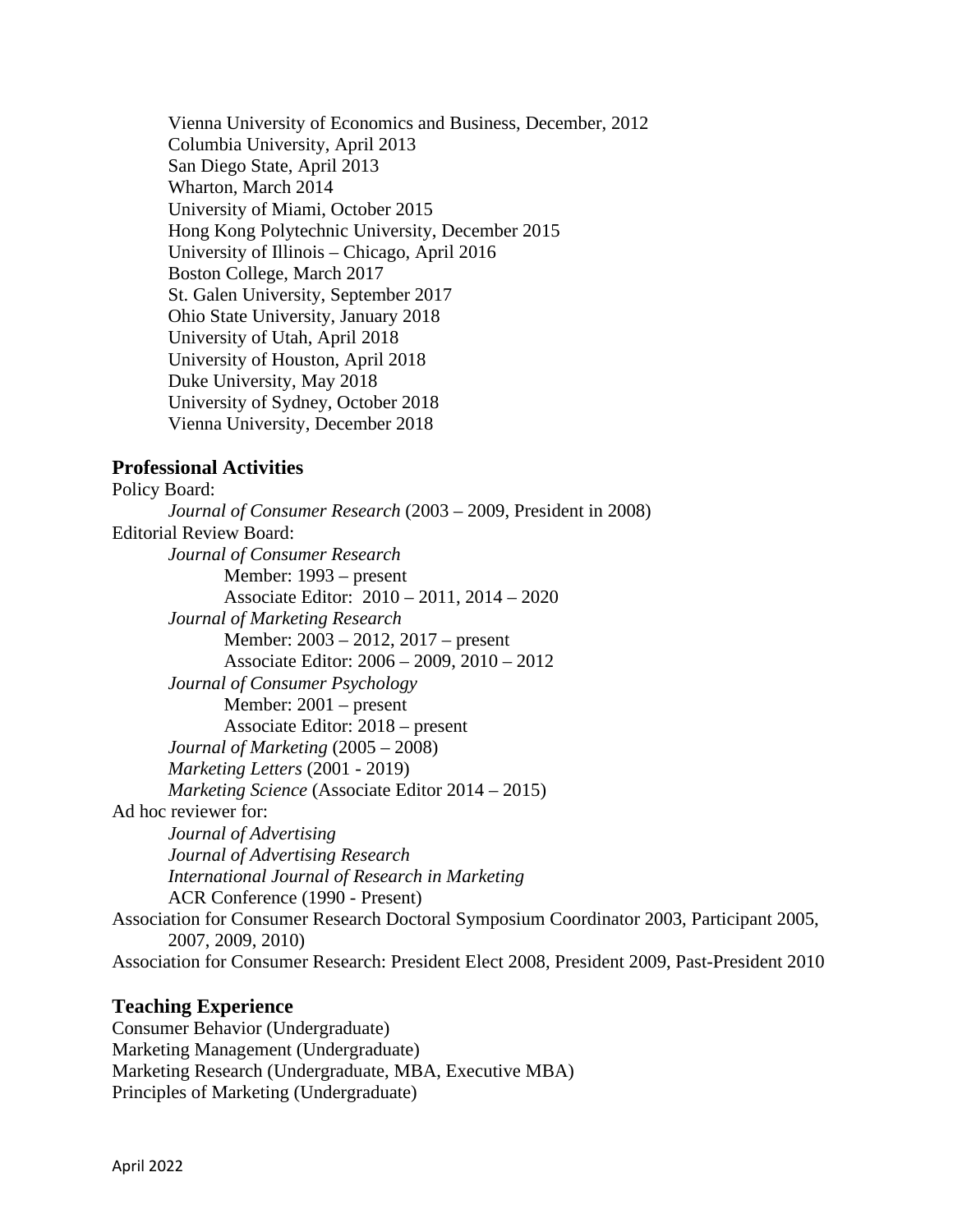Graduate Seminar on Consumer Behavior (Ph.D.)

### **Service**

College Graduate Committee – (1993-2005), Chair (2009 – 2015; 2017- present) College P&T Committee (Member 2008 – 2011; Chair 2011-2014) College Research Committee, Chair (2011-2012) University Graduate Council (2008 – 2011) College Teaching Committee - Chair (2006 – 2008) Graduate Coordinator (1993-2005) Graduate Advisory Committee (1999-2005) Minority Mentor Program (1988-2003, 2008) University Faculty Senate (1998-2001, 2008) Advisor: American Marketing Association (1992-1994, 1998-1999) Sabbatical Committee - Chair (1999, 2007) Grinter Fellowship Selection Committee (1997, 1998) Technology in the Classroom Committee (1998) Teaching Committee (1997-1999, 2006-2008) CBA Teacher of the Year Selection Committee (1997, 1999, 2006, 2007) Undergraduate Committee (1996-1998) TIP Selection Committee (1995, 1998) Strategic Planning Committee (1995-1996) Strategic Planning Steering Board (1995-1996) Minority Affairs Committee (1992-1996, Chair 1993-1996) Undergraduate TQM Committee (1993-1996) Initiator and Director of Calculus Workshop (1994-1996) Behavioral Lab Coordinator (1989-1994) Advisor: Minority Business Society (1991-1997) CBA Teaching and Evaluation Committee (1989-91)

# **Doctoral Thesis Committees**

Chuck Areni (Marketing - 1991) Bob Veryzer (Marketing - 1993) Chris de Almedia (Decision and Information Systems) Luk Warlop (Marketing – 1995, Catholic University Leuven) Frances Hollman (Marketing – 1997, Pennsylvania State) Norma Mendoza (Marketing – 1998, Arkansas) John Pracejus (Marketing – 1998, Alberta) Pam Marek (Psychology – 1999) Stijn van Osselaer (Marketing – 1999, Chicago; 2004 Erasmus) Lisa Bolton (Marketing – 2000, Wharton; 2008 Penn State).1 Tom Meyvis (Marketing – 2001, Chair, New York University) Hayden Noel (Marketing – 2002, Chair, Baruch; 2007, University of Illinois)) Amitav Chakravarti (Marketing – 2002, Chair, New York University) Marcus da Cunha (Marketing – 2003, Chair, University of Washington) Els de Wilde (Marketing – 2003, Chair, HEC Montreal; 2007 Universidade Nova de Lisboa) Eduardo Andrade (Marketing - 2004, UC - Berkeley) Tim Silk (Marketing – 2004, Chair, University of South Carolina; 2006, U. of British Columbia) Wouter van Houche (Marketing – 2005, University of Central Florida)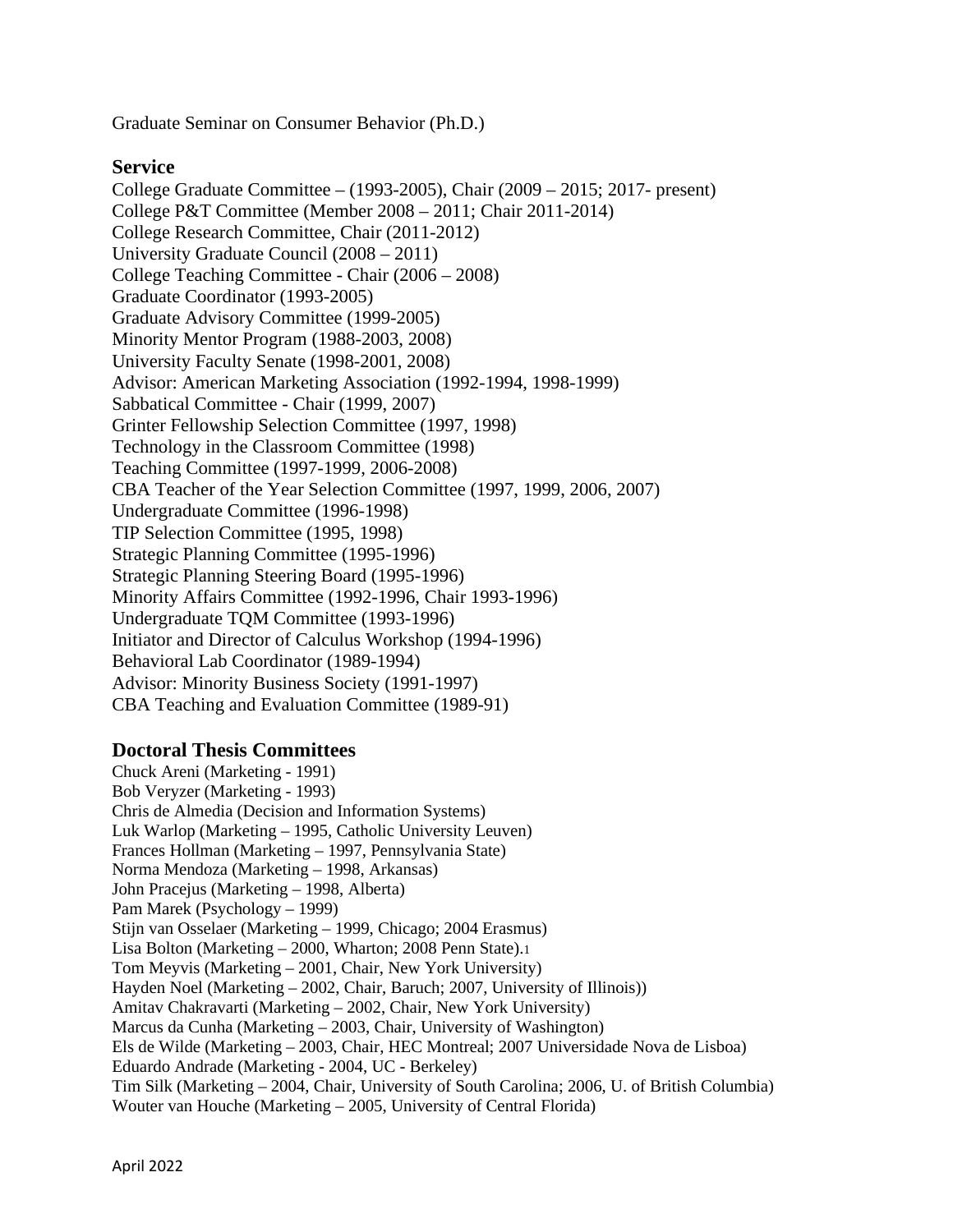Elise Chandon (Marketing – 2006, Chair, Virginia Tech University) Ozgur Ince (Finance – 2006, Virginia Tech University).2 JoAndrea Hoegg (Marketing – 2006, University of British Columbia) Baler Bilgin (Marketing – 2007, Marketing, Chair, UC – Riverside; 2009 Koc University) Mark House (Anthropology – 2007, Industry) Juliano Laran (Marketing – 2008, Chair, University of Miami) Dan Rice (Marketing – 2008, LSU) Julia Belyavsky (Marketing – 2008, Chair, University of Delaware) Alex Laskin (Communication – 2008, Quinnipiac University) Andrew Kuo (Marketing – 2009, Wheaton) Jesse Itzkowitz (Marketing – 2009, Chair, Yeshiva University) Soo Hyun Jun (Travel, Recreation, & Tourism – 2009, Bournemouth University).3 Steven Sweldens (Erasmus – Marketing – 2009, INSEAD) Dan King (Marketing – 2010, Chair, National University of Singapore) Melissa Minor (Marketing – 2011, Mississippi) Josh Clarkson (Marketing – 2012, Chair, University of Cincinnati) Mary Steffel (Marketing – 2012, University of Cincinnati) Hannah Park (Communication – 2013, Lander University) Young Eun Huh (Carnegie Mellon University, Marketing – 2013, Member, HKUST) Kang Hoon Sung (Journalism – 2013, Cal Poly Pomona) Anthony Salerno (University of Miami, Marketing – 2014, Co-chair, University of Cincinnati) Akiko Arai (Sports Management – 2014, not placed).4 Todd Holmes (Journalism – 2015, SUNY: New Paltz) Weiting Tao (Communications – 2015, University of Miami) Yi Li (HEC-Paris, Marketing – 2015, IESEG School of Management) Yonghwan Chang (Sports Management – 2015, Texas Tech University) Seul Lee (Communications – 2015, Baylor University) Alexander Kull (USF – Marketing – 2016, University of San Diego) Cammy Schulz (Marketing, Chair, 2016, Oxford University) Wonseok (Eric) Jang (Sports Management – 2016, Texas Tech University) Hyunjoo Oh (Marketing, Chair – 2016) Yanmei Zheng (Marketing, Chair – 2016, University of Hawaii).5 Soojin Kim (Communications – 2016, Louisiana State University) Ari Kim (Communications – 2017, University of North Florida) Lauren Bayliss (Communications – 2017, Georgia Southern University) Baobao Song (Communications – 2017, Virginia Commonwealth University) Jane Park (Marketing – 2018, Chinese University of Hong Kong) Charis Li (Marketing – 2019, Chair, Xiamen University) Carter Morgan (University of Miami: Marketing – 2019, University of South Florida) William Nowlan (University of Miami: Marketing – 2019, Catholic University – Leuven) Leping You (Communications – 2020, University of Miami) Lijuan Su (Tourism – 2020, Sun Yat-Sen University).6 Sang Kyu Park (Marketing – 2021, HKUST) Rang Wang (Communications – 2021, Wuhan University) Camilla Song (Marketing – 2021, City University of Hong Kong) Lana Nan (Marketing, Co-Chair, NEOMA - France) Minzhe Xu (Marketing, Iowa State) Suzanna Lee (Communications, Temple University) Seongjin Yoo (Sports Management) Xiang Wang (Marketing, Chair) Benjamin Lynn (Communications)